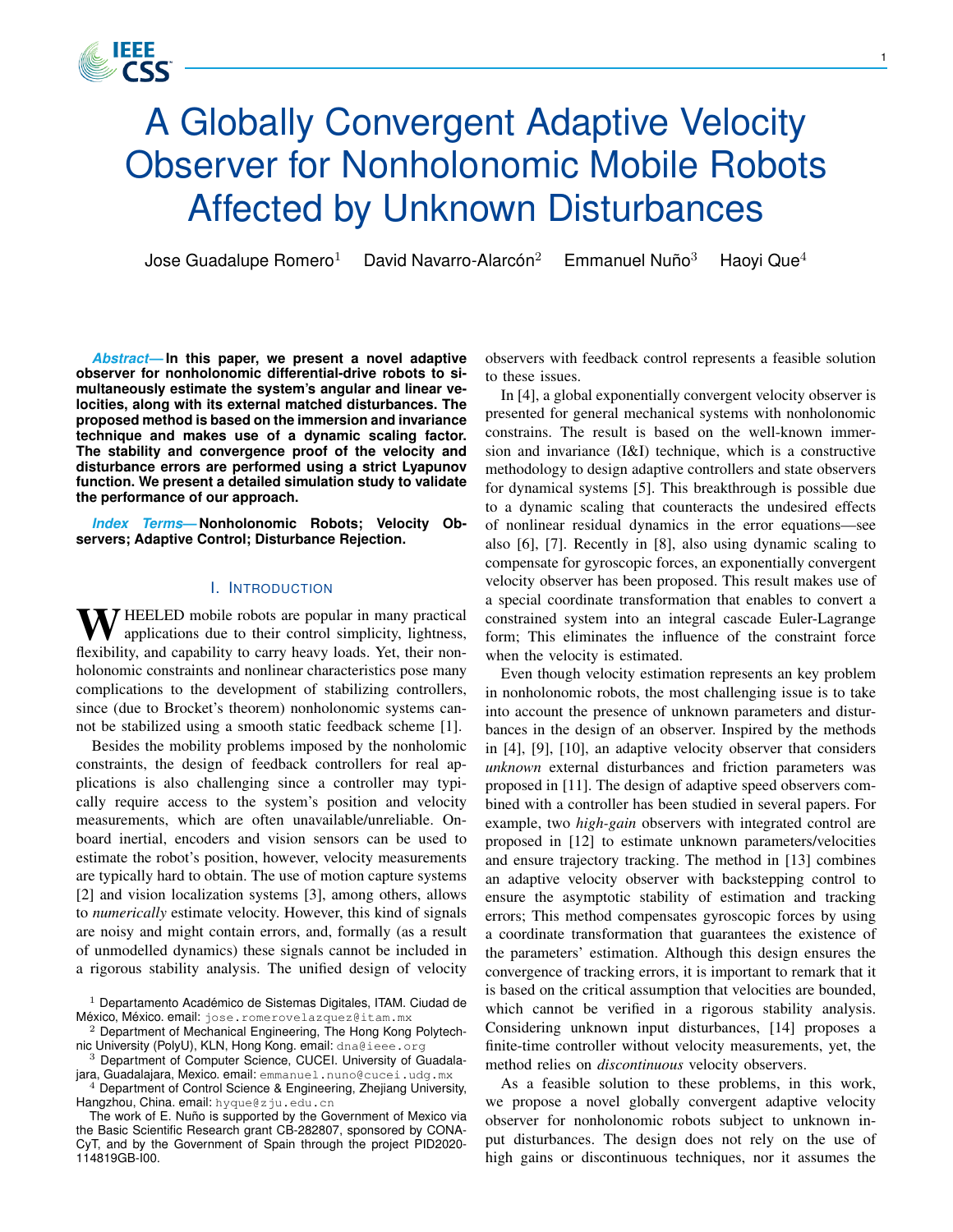boundedness of velocity signals. An interesting feature of our proposal is that the adaptive observer can exactly estimate the input disturbance. In contrast with existing methods, our new methodology simplifies the implementation of adaptive velocity observers, as only continuous control signals are needed. The stability analysis is rigorously established using Lyapunov theory. Furthermore, in comparison with [4], our work has the following two key features: a) The nonholonomic dynamic model [4] does not consider the presence of external disturbances. Hence, its observer fails to estimate the velocities when disturbance is present; and b) The convergence proof in [4] has been carried out using a dynamic scaling factor in both, linear and angular velocities, which contrasts with our result, where only requires the linear part. Moreover, our stability analysis ensures also the estimation of the disturbances, which is conspicuous by its absence in [4], where its consideration would require additional definitions in the dynamics of the observer.

The rest of the paper is organized as follows: Section II presents the dynamic model of the nonholonomic robot; Section III contains our main result; and, finally, the simulations and conclusions are shown in Sections IV and V, respectively.

# II. MATHEMATICAL MODEL

In this work we consider a differential wheeled mobile robot moving on the horizontal plane, for which we assume that the geometrical center and the center of mass are located at the same point  $z = col(x, y) \in \mathbb{R}^2$  and  $\theta \in \mathbb{R}$  defining its orientation. The schematics of this robot is depicted in Fig. 1. Under the common non-slip (pure rolling) assumption, the robot dynamics takes the form

$$
\dot{z} = \begin{bmatrix} \cos(\theta) \\ \sin(\theta) \end{bmatrix} v, \quad \dot{\theta} = \omega,
$$
  

$$
\begin{bmatrix} \dot{v} \\ \dot{\omega} \end{bmatrix} = M^{-1} \mathcal{B}(\tau + d),
$$
 (1)

where v and  $\omega$  are the linear and the angular velocities;  $M :=$  $diag(m, I) \in \mathbb{R}^2$  is the inertia matrix with I being the moment of inertia and  $m$  being the mass;  $\beta$  is the input matrix given by

$$
\mathcal{B} = \frac{1}{r} \left[ \begin{array}{cc} 1 & 1 \\ 2R & -2R \end{array} \right] \tag{2}
$$

with  $R$  being the distance between  $z$  and the wheels which have radius r; the control signal of the wheels is  $\tau \in \mathbb{R}^2$  and  $d \in \mathbb{R}^2$  is a constant *unknown* disturbance [15], [16].

Making simple calculations we have that model (1) can be written in a cascaded form, of the linear and the angular dynamics, as follows

$$
\Sigma_{\omega} \quad \begin{cases} \n\dot{\theta} = \omega \\ \n\dot{\omega} = u_2 + \delta_2 \n\end{cases} \n\tag{3}
$$

$$
\Sigma_v \quad \begin{cases} \quad \dot{z} = h(\theta)v \\ \quad \dot{v} = u_1 + \delta_1, \end{cases} \tag{4}
$$

where  $h(\theta) = \text{col}(\cos(\theta), \sin(\theta)) \in \mathbb{R}^2$ ;  $u_1$  and  $u_2$  are the control-input signals, given by

$$
u_1 = \frac{1}{mr}(\tau_1 + \tau_2), \quad u_2 = \frac{2R}{Ir}(\tau_1 - \tau_2),
$$



Fig. 1. Schematics of a differential wheeled mobile robot

and the *unknown* constant disturbances  $\delta_1$  and  $\delta_1$ , are

$$
\delta_1 := \frac{1}{mr}(d_1 + d_2), \quad \delta_2 := \frac{2R}{Ir}(d_1 - d_2), \tag{5}
$$

respectively.

# III. MAIN RESULT

The objective of this work is to design an adaptive observer that is able to globally estimate the linear and the angular velocities together with the external disturbances. For, the following assumption is employed.

Assumption 1. The orientation and the position of the robot are available for measurement, i.e.,  $\theta$  and z are known.  $\triangleleft$ 

Our solution follows the Immersion and Invariance (I&I) methodology proposed in [5]–see also [4], [17]. First, we define the estimation errors as

$$
\begin{aligned}\n\bar{v} &= \hat{v} - v, \quad \bar{\omega} = \hat{\omega} - \omega, \quad \bar{\theta} = \hat{\theta} - \theta \\
\bar{\delta}_1 &= \hat{\delta}_1 - \delta_1, \quad \bar{\delta}_2 = \hat{\delta}_2 - \delta_2,\n\end{aligned}
$$
(6)

where  $\hat{\omega}$ ,  $\hat{v}$ ,  $\hat{\theta}$ ,  $\hat{\delta}_1$  and  $\hat{\delta}_2$  are the estimations of the linear and the angular velocities, of the orientation and of the disturbances, respectively. In the I&I technique, the adaptive observer consists of two parts, an integral and a proportional. Therefore, the estimations are similarly defined as

$$
\hat{v} = v_I + v_P(\hat{\theta}, z), \quad \hat{\omega} = \omega_I + \omega_P(\hat{\theta}) \n\hat{\delta}_1 = \delta_{1I} + \delta_{1P}(z, \hat{\theta}), \quad \hat{\delta}_2 = \delta_{2I} + \delta_{2P}(\theta).
$$
\n(7)

Under Assumption 1 above, the main objective in the observer design is to find the dynamics of the integral terms  $v_I, \omega_I, \delta_{1I}, \delta_{2I}$ ; and to set the proportional parts  $v_P, \omega_P$ ,  $\delta_{1P}$ ,  $\delta_{2P}$ ; such that the estimation errors (6) exponentially converge to zero for all initial conditions.

At this point, we are ready to present our main result.

*Proposition 1:* Consider the subsystems  $\Sigma_{\omega}$  and  $\Sigma_{\nu}$  given by (3) and by (4), respectively. Define the integral dynamics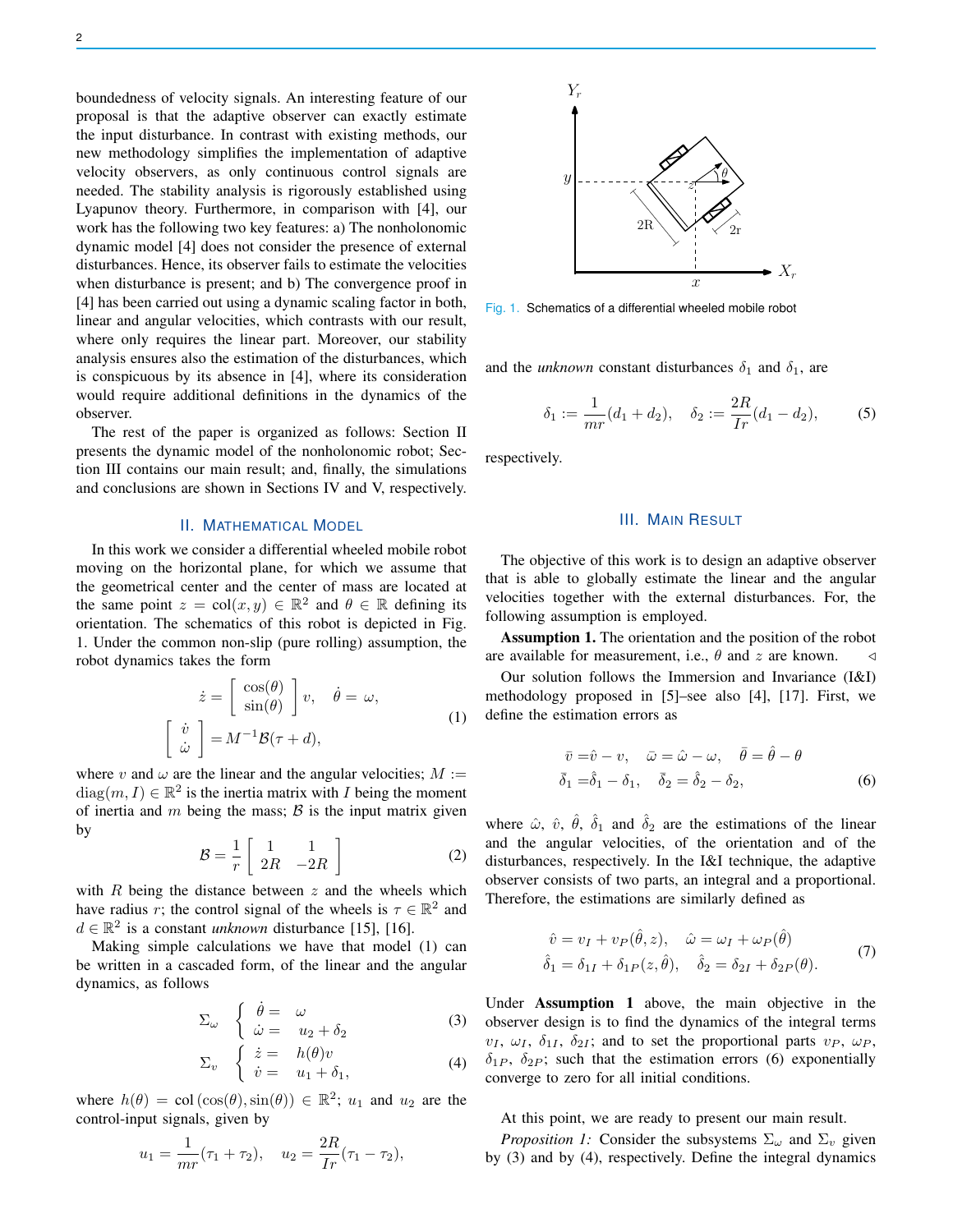of (7) and the  $\hat{\theta}$ -dynamics as<sup>1</sup>

$$
\dot{v}_I = -a_3 h^{\perp}(\hat{\theta}) z \dot{\hat{\theta}} - a_3 h^{\top}(\hat{\theta}) h(\theta) \hat{v} + u_1 + \hat{\delta}_1, \quad (8)
$$

$$
\dot{\omega}_I = -a_1 \hat{\omega} + u_2 + \hat{\delta}_2, \tag{9}
$$

$$
\dot{\delta}_{1I} = -a_4 h^{\perp}(\hat{\theta}) z \dot{\hat{\theta}} - a_4 h^{\top}(\hat{\theta}) h(\theta) \hat{v}, \qquad (10)
$$

$$
\dot{\delta}_{2I} = -a_2 \hat{\omega}, \qquad (11)
$$

$$
\dot{\hat{\theta}} = \hat{\omega} - k_a(r_v)\bar{\theta},\tag{12}
$$

where  $r_v$  is obtained from a dynamic scaling that is defined latter. Additionally, set the proportional terms to

$$
\omega_P = a_1 \theta, \quad v_P = a_3 z^\top h(\hat{\theta}), \tag{13}
$$

$$
\delta_{1P} = a_4 z^{\top} h(\hat{\theta}), \quad \delta_{2P} = a_2 \theta. \tag{14}
$$

The gains  $a_i$ , for  $i = 1 : 4$ , and  $k_1$  are free to choose. Then, provided that  $k_a(r_v) > 0$  is sufficiently large, for all initial conditions  $(z(0), \dot{\theta}(0), v(0), \omega(0)) \in \mathbb{R}^2 \times \mathbb{R} \times \mathbb{R} \times \mathbb{R}$ , we ensure that

$$
\lim_{t \to \infty} \left( \bar{v}(t), \quad \bar{\omega}(t), \quad \bar{\delta}_1(t), \quad \bar{\delta}_2(t), \quad \bar{\theta}(t) \right) = 0. \quad (15)
$$

*Proof:* We start by analyzing the adaptive observer for the subsystem  $\Sigma_{\omega}$ . The dynamic behavior of  $\bar{\omega}$  is given by

$$
\dot{\bar{\omega}} = \dot{\omega}_I + a_1(\hat{\omega} - \bar{\omega}) - u_2 - (\hat{\delta}_2 - \bar{\delta}_2).
$$

Choosing  $\dot{\omega}_I$  as in (9), yields

$$
\dot{\bar{\omega}} = -a_1 \bar{\omega} + \bar{\delta}_2. \tag{16}
$$

Besides, the dynamic behavior of  $\overline{\delta}_2$  corresponds to

$$
\dot{\bar{\delta}}_2 = \dot{\delta}_{2I} + a_2 \left(\hat{\omega} - \bar{\omega}\right). \tag{17}
$$

Hence, selecting  $\dot{\delta}_{2I}$  as (11), the error dynamics takes the form

$$
\dot{\bar{\delta}}_2 = -a_2 \bar{\omega}.\tag{18}
$$

We can notice that the error dynamics (16) and (18) can be rewritten as

$$
\begin{bmatrix} \dot{\bar{\omega}} \\ \dot{\bar{\delta}}_2 \end{bmatrix} = \begin{bmatrix} -a_1 & 1 \\ -a_2 & 0 \end{bmatrix} \begin{bmatrix} \bar{\omega} \\ \bar{\delta}_2 \end{bmatrix}.
$$
 (19)

Consider the Lyapunov function

$$
\bar{H}_{\omega} = \frac{1}{2} \mathcal{X}^{\top} \begin{bmatrix} \gamma_1 & \gamma_2 \\ \gamma_2 & \gamma_1 \end{bmatrix} \mathcal{X}, \qquad (20)
$$

with  $\mathcal{X} = \text{col}(\bar{\omega}, \bar{\delta}_2)$  and  $\gamma_1 > \gamma_2 > 0$ . Evaluating  $\dot{\bar{H}}_{\omega}$  along the solutions (19), yields,

$$
\dot{\bar{H}}_{\omega} = -\mathcal{X}^{\top} \begin{bmatrix} \sigma_1 & \sigma_2 \\ \sigma_2 & \gamma_2 \end{bmatrix} \mathcal{X}
$$
 (21)

with

$$
\sigma_1 = a_1 \gamma_1 - a_2 \gamma_2,\tag{22}
$$

$$
\sigma_2 = \frac{1}{2} \Big[ \gamma_1 (a_2 - 1) - a_1 \gamma_2 \Big]. \tag{23}
$$

 ${}^{1}h(\hat{\theta}) = \text{col}(\cos(\hat{\theta}), \sin(\hat{\theta}))$  and  $h^{\perp}(\hat{\theta}) = [-\sin(\hat{\theta}), \cos(\hat{\theta})]$ , being  $h^{\perp}(\cdot)$  a full-rank left annihilator of  $h(\cdot)$ , which verifies  $h^{\perp}(\cdot)h(\cdot) = 0$ .

Now, to impose  $\sigma_2 = 0$ , we set

$$
\gamma_2 = \gamma_1 \frac{(a_2 - 1)}{a_1}.
$$
 (24)

Since we need to verify  $\gamma_1 > \gamma_2$ , the elements  $a_1$  and  $a_2$  are chosen such that  $a_1 > a_2 - 1$ . Thus, (21) takes the form

$$
\dot{\bar{H}}_{\omega} = -\sigma_1 \bar{\omega}^2 - \gamma_2 \bar{\delta}_2^2. \tag{25}
$$

Finally, (25) is negative definitive if  $\sigma_1 > 0$ . Then, using definition of  $\sigma_1$  we have the following implication

$$
a_1 \gamma_1 > a_2 \gamma_2 \Rightarrow \gamma_1 > \gamma_2 \frac{a_2}{a_1}.\tag{26}
$$

Invoking (24) and also imposing  $0 < \frac{a_2}{a_1} \le 1$ , we prove that  $\sigma_1 > 0$ . Thus, from (20) and (25) we establish that  $\bar{\omega}, \bar{\delta}_2$  $\in$  L<sub>2</sub>∩L<sub>∞</sub> and that  $(\bar{\omega}, \bar{\delta}_2) = (0, 0)$  is globally asymptotically stable.

We now study the adaptive observer for the subsystem  $\Sigma_v$ . Taking the time derivative of  $\bar{v}$ , we obtain

$$
\dot{\bar{v}} = \dot{v}_I + a_3(z^\top \nabla h(\hat{\theta})\dot{\hat{\theta}} + h^\top(\hat{\theta})\dot{z}) - \dot{v}
$$
  
\n
$$
= \dot{v}_I + a_3 h^\perp(\hat{\theta}) z \dot{\hat{\theta}} + a_3 h^\top(\hat{\theta}) h(\theta) [\hat{v} - \bar{v}]
$$
  
\n
$$
- u_1 - (\hat{\delta}_1 - \bar{\delta}_1). \tag{27}
$$

Choosing  $\dot{v}_I$  as in (8), we get

$$
\dot{\bar{v}} = -a_3 h^\top (\hat{\theta}) h(\theta) \bar{v} + \bar{\delta}_1, \tag{28}
$$

which can be written as

$$
\dot{\bar{v}} = -a_3 \bar{v} - a_3 \Delta_v (\hat{\theta}, \theta) \bar{v} + \bar{\delta}_1, \n\Delta_v (\hat{\theta}, \theta) := [h^\top (\hat{\theta}) - h^\top (\theta)] h(\theta),
$$
\n(29)

where we have used the fact that  $h^{\top}(\theta)h(\theta) = 1$  and

$$
h^{\top}(\hat{\theta})h(\theta) = [h^{\top}(\hat{\theta}) \pm h^{\top}(\theta)]h(\theta)
$$
  
 :=1 + \Delta\_v(\hat{\theta}, \theta). (30)

It is important to note that  $\Delta_v = 0$ , if  $\bar{\theta} = 0$ , and that

$$
||\Delta_v(\hat{\theta}, \theta)|| \le 2\bar{\theta}.\tag{31}
$$

As a consequence,  $\Delta_v$  plays the role of a (vanishing) disturbance that will be dominated though a dynamic scaling factor and a proper choice of the  $\hat{\theta}$  dynamics.

Using the definition of  $\hat{\delta}_1$ , the time derivative of  $\bar{\delta}_1$  is

$$
\dot{\delta}_1 = \dot{\delta}_{1I} + a_4 \left( z^\top \nabla h(\hat{\theta}) \dot{\hat{\theta}} + h^\top (\hat{\theta}) \dot{z} \right)
$$
  
 :=  $\dot{\delta}_{1I} + a_4 h^\top (\hat{\theta}) h(\theta) (\hat{v} - \bar{v}) + a_4 h^\perp (\hat{\theta}) z \dot{\hat{\theta}}.$  (32)

Selecting  $\dot{\delta}_{1I}$  as in (10) and using (30), we obtain

$$
\dot{\bar{\delta}}_1 = -a_4 \bar{v} - a_4 \Delta_v(\hat{\theta}, \theta) \bar{v}.
$$
 (33)

Defining  $\zeta = \text{col}(\bar{v}, \bar{\delta}_1)$ , the dynamics (29) and (33) are rewritten as

$$
\dot{\zeta} = A_v \zeta + \Delta_v M_v \zeta \tag{34}
$$

with

$$
A_v = \begin{bmatrix} -a_3 & 1 \\ -a_4 & 0 \end{bmatrix}, \quad M_v = \begin{bmatrix} -a_3 & 0 \\ -a_4 & 0 \end{bmatrix}.
$$
 (35)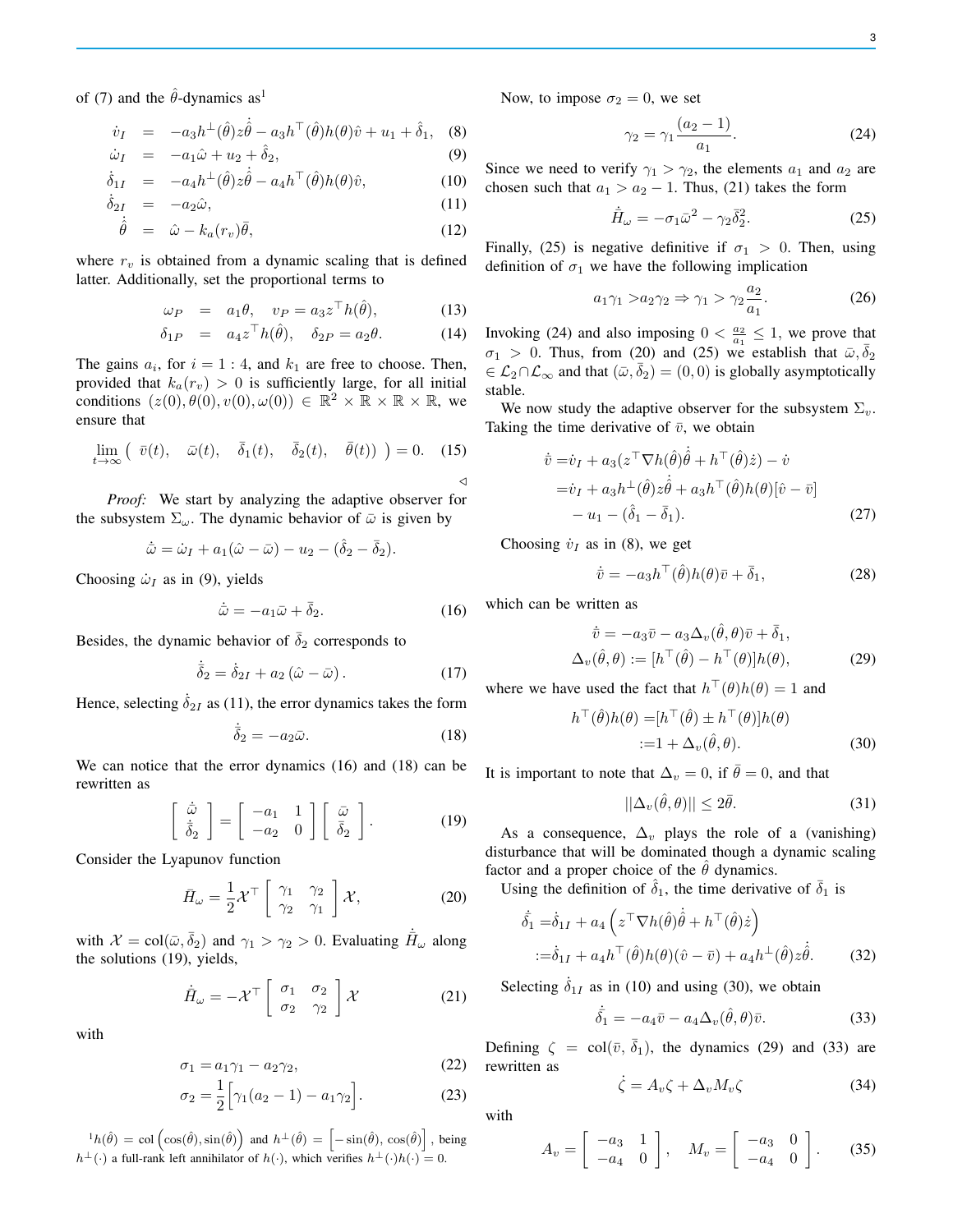Since  $A_{\nu}$  is a Hurwitz matrix, then there exists a transformation for  $A_v$  such that  $\mathcal{R} := EA_v E^{-1} = \text{diag}(\lambda_1, \lambda_2),$ where  $E \in \mathbb{R}^{2 \times 2}$  is a full rank matrix and  $\lambda_i \in \mathbb{R}$  are the eigenvalues of  $A_v$  for  $i = 1 : 2$ , which are given by

$$
\lambda_1 = -\frac{a_3}{2} + \frac{\sqrt{a_3^2 - 4a_4}}{2}, \quad \lambda_2 = -\frac{a_3}{2} - \frac{\sqrt{a_3^2 - 4a_4}}{2}.
$$

Let us define the following dynamically scaling

$$
z_v = \frac{1}{r_v} E\zeta,\tag{36}
$$

with  $r_v$  being a *scaling dynamic* factor, with dynamics defined as

$$
\dot{r}_v := -\frac{k_1}{4}\bar{r}_v + \frac{r_v}{2k_1}||\Delta_v \mathcal{M}||^2, \quad r_v(0) > 1,
$$
 (37)

where  $\bar{r}_v(t) = r_v(t) - 1$  and  $\mathcal{M} = E M E^{-1}$ . Notice that the set  $\{r_v \in \mathbb{R} | r_v \geq 0\}$  is invariant for the dynamics (37).

The dynamics of  $z_v$ , defined in (36) yields

$$
\dot{z}_v = \frac{1}{r_v} E \dot{\zeta} - \frac{\dot{r}_v}{r_v^2} E \zeta
$$
  
=  $\mathcal{R} z_v + \Delta_v \mathcal{M} z_v - \frac{\dot{r}_v}{r_v} z_v.$  (38)

In addition, the  $\bar{\theta}$  dynamics corresponds to

$$
\dot{\bar{\theta}} = \dot{\hat{\theta}} - (\hat{\omega} - \bar{\omega}) := -k_a \bar{\theta} + \bar{\omega},\tag{39}
$$

where we have chosen  $\hat{\theta}$  as in (12).

Consider now the Lyapunov function

$$
H_z = \bar{H}_w + \frac{1}{2} \left( |z_v|^2 + \bar{\theta}^2 + \bar{r}_v^2 \right).
$$
 (40)

Taking its time derivative along the dynamics (19), (38) and (39), we get

$$
\dot{H}_z = -\sigma_1 \bar{\omega}^2 - \gamma_2 \bar{\delta}_2^2 + z_v^{\top} \left( \mathcal{R} + \Delta_v(\theta, \hat{\theta}) \mathcal{M} - \frac{\dot{r}_v}{r_v} \right) z_v \n- k_a \bar{\theta}^2 + \bar{\theta} \bar{\omega} + \dot{\bar{r}}_v \bar{r}_v \n\leq -\sigma_1 \bar{\omega}^2 - \gamma_2 \bar{\delta}_2^2 - \left( \frac{k_1}{2} - \frac{1}{2k_1} ||\Delta_v \mathcal{M}||^2 + \frac{\dot{r}_v}{r_v} \right) |z_v|^2 \n- k_a \bar{\theta}^2 + \frac{1}{2} \bar{\theta}^2 + \frac{1}{2} \bar{\omega}^2 + \dot{r}_v \bar{r}_v,
$$
\n(41)

where  $k_1 = -\max(\lambda_1, \lambda_2), ||\cdot||$  is the matrix induced 2-norm and we have applied Young's inequality (with the factor  $k_1$ ) to get the second bound. Using (37) and making use of (31), we get

$$
\dot{H}_z \le -\left(\sigma_1 - \frac{1}{2}\right)\bar{\omega}^2 - \gamma_2 \bar{\delta}_2^2 - k_1 \left(\frac{1}{2} - \frac{\bar{r}_v}{4r_v}\right)|z_v|^2
$$

$$
-\left(k_a - \frac{1}{2} - 2\frac{\bar{r}_v r_v}{k_1}||\mathcal{M}||^2\right)\bar{\theta}^2 - \frac{k_1}{4}\bar{r}_v^2,
$$

$$
\le -k_x\bar{\omega}^2 - \gamma_2 \bar{\delta}_2^2 - \frac{k_1}{4}|z_v|^2 - k_y\bar{\theta}^2 - \frac{k_1}{4}\bar{r}_v^2 \tag{42}
$$

where the last inequality has been obtained using the fact that  $0 < \frac{\bar{r}_v}{r_v} \le 1$  and selected  $a_1, a_2$ , such that  $\sigma_1 = k_x + \frac{1}{2}$  and we have defined  $k_a(r_v)$  as

$$
k_a(r_v) = k_y + \frac{1}{2} + \frac{2}{k_1} \bar{r}_v r_v ||\mathcal{M}||^2.
$$
 (43)

Thus, from (40) and (42) we ensure that  $\bar{\omega}$ ,  $\bar{\delta}_2$ ,  $z_v$ ,  $\bar{\theta}$ ,  $\bar{r}_v \in \mathcal{L}_2 \cap$  $\mathcal{L}_{\infty}$ . This last ensures that  $\ddot{H}_z$  is uniformly bounded and thus, invoking Barbalat's Lemma, we conclude that  $\dot{H}_z$  converges to zero as  $t \to \infty$ . The proof is finished with the fact that  $\hat{H}_z$ only vanishes when  $\bar{\omega}, \overline{\delta}_2, z_v, \overline{\theta}$  and  $\bar{r}_v$  are all equal to zero.

The following remarks are in order.

- I) Although, the stability conclusion is asymptotical, we underscore that the the unique solution of the error dynamics (19) is  $\mathcal{X}(t) = e^{\mathcal{D}t} \mathcal{X}(0)$ , which ensures exponential convergence to zero of  $\mathcal{X}(t)$ .
- II) The subsystem  $\Sigma_{\omega}$  is equivalent to the dynamics of a (general) rotating machine model with  $\delta_2$  being the load torque. In [18] an adaptive observer for such a system is proposed. In contrast with such result, our adaptive velocity observer has a simpler form. However, the insightful idea of diagonalizing a Hurwitz matrix to define dynamic scaling (see eq. (17) of [18]) is used in our stability analysis for the subsystem  $\Sigma_v$ .

#### IV. SIMULATIONS

In this section we present simulations of the proposed adaptive observer under two scenarios: an open-loop estimation and a closed-loop oberver-controller scheme. The simulation parameters are  $m = 5.64$  kg,  $I = 3.115$  kg·m<sup>2</sup>,  $r = 0.09$  m and  $R = 0.157$  m.

#### *A. Open loop estimation*

To evaluate the robustness of the adaptive velocity observer, we consider that the input disturbance  $d_1$  and  $d_2$  are subject to step changes, as shown in Fig. 2–which imply that they are time varying. We carried out the simulation using as input signal

$$
\tau = \mathcal{B}^{-1} M \left[ \begin{array}{c} -k_x h^{\top}(\theta) z \\ -k_c \theta \end{array} \right]
$$

with  $k_x = 0.6$  and  $k_c = 6$ . The adaptive observer gains are chosen as  $a_1 = 3$  and  $a_2 = 2$ , verifying the conditions (24) and (26),  $a_3 = 5$ ,  $a_4 = 3$ , so that  $k_1 = -4.3028$ ,

$$
E = \left[ \begin{array}{cc} -1.4548 & 0.3381 \\ 0.8542 & -1.2252 \end{array} \right]
$$

and  $k_y = 3.5$ . The initial conditions were selected as  $\theta(0) =$ 0.5,  $\omega(0) = 0$ ,  $z(0) = \text{col}(0.5, 0)$ ,  $v(0) = 0$ ,  $\omega_I(0) = 0.5$ ,  $v_I = 0.5, \delta_{1I}(0) = 1.5, \delta_{2I}(0) = -0.5, \hat{\theta}(0) = 0.5, r_v(0) = 0.5$ 3.5. Since the proposed estimator is globally convergent, the choice of these initial conditions were arbitrary.

Clearly, from Figs. 3–4, the transient behavior of the estimator errors corroborative the proposed theory. Moreover, since we use *time varying* disturbances, the adaptive observer presents an overshot every time the disturbance changes, but the estimation is preserved, which shows its robustness. Besides, from (5) we notice that the *real value* of the disturbances  $d_1$  and  $d_2$  can be estimated using  $\hat{\delta}_1$  and  $\hat{\delta}_2$  as follows  $\text{col}(\hat{d}_1, \hat{d}_2) = \mathcal{B}^{-1}M\text{col}(\hat{\delta}_1, \hat{\delta}_2)$ . Thus, in Fig. 5 we also appreciate the estimation of the time varying disturbances proposed in Fig. 2.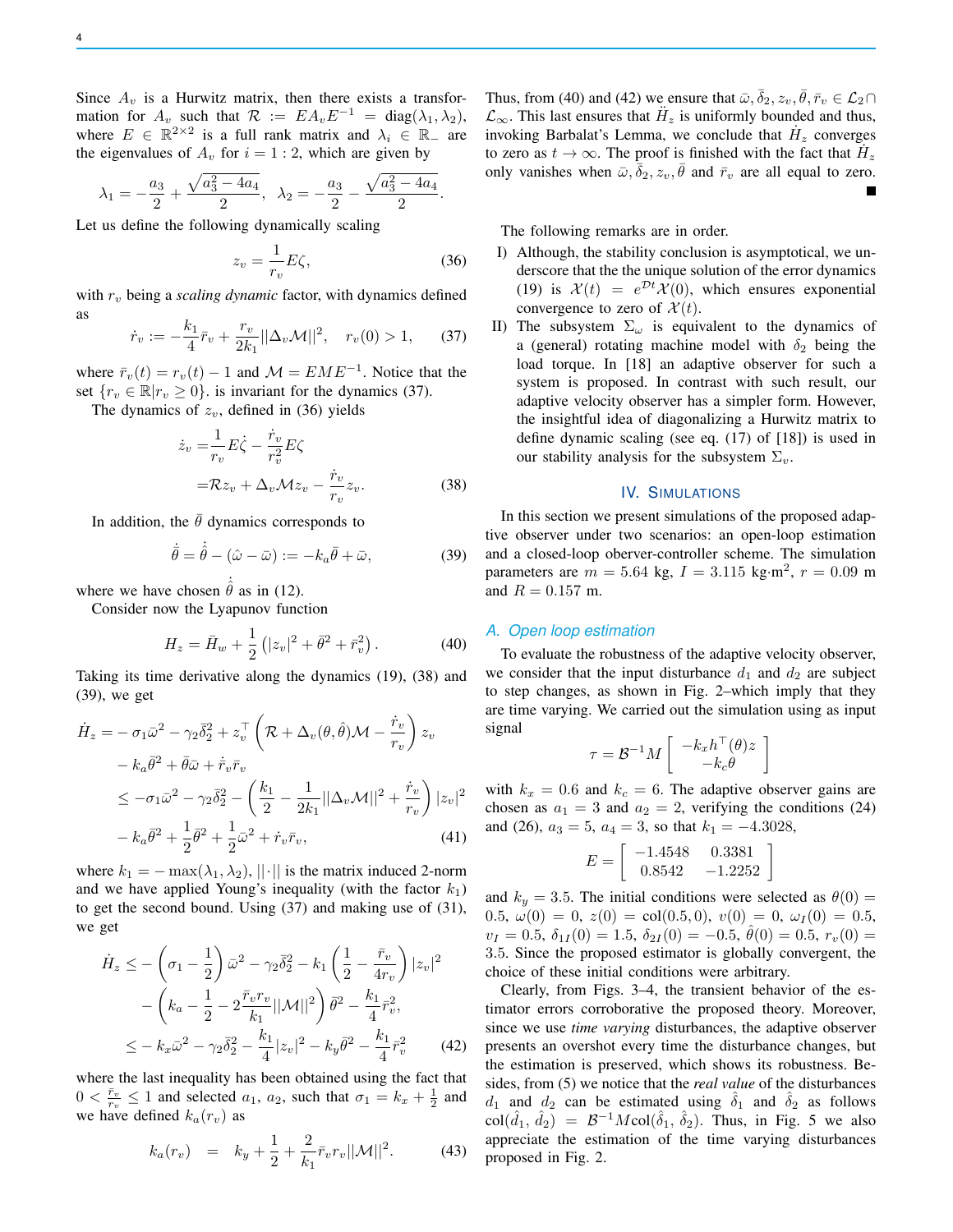

Fig. 2. Transient behavior of  $d_1(t)$  and  $d_2(t)$ 



Fig. 3. Transient behavior of  $\bar{v}$  and  $\bar{\omega}$ 

# *B. Closed loop controller*

Our second series of simulations pertains to the implementation of an adaptive velocity observer based controller of the form

$$
u_1 = -p_v h(\theta)^\top \tilde{z} - d_v \hat{v} - \hat{\delta}_1,
$$
  
\n
$$
u_2 = -p_\omega \tilde{\theta} - d_\omega \hat{\omega} - \hat{\delta}_2 + K_I f(t) h(\theta)^\perp \tilde{z}, \quad (44)
$$

where

$$
\tilde{z}(t) = z(t) - z_d \quad \tilde{\theta}(t) = \theta(t) - \theta_d.
$$

with  $z_d \in \mathbb{R}^2$  and  $\theta_d$  as the desired position and orientation, respectively and; control gains  $p_v$ ,  $d_v$ ,  $p_\omega$ ,  $d_\omega$  and  $K_I$ .

This controller ensures *asymptotic* convergence to a desired point of both position and angular coordinates. The control law has a simple PD structure plus the estimator of the disturbances and a time varying term  $f(t)$  which verifies the Brockett's condition. To the best knowledge of the authors, this adaptive velocity observer based controller has not been reported in the literature and all details of the stability proof will be reported later.

In order to carry out the simulations we consider as input disturbances  $d = \text{col}(0.07, -0.0193)Nm$ , then (5) takes the form col $(\delta_1, \delta_2)$ = 0.1 $I_2$ . In Figs. 6 and 7 we appreciate the convergence to zero of the coordinate errors, where the initial conditions are  $z(0) = (0.1, 0.2)m$  and  $\theta(0) = 0.5rad$  and the desired point  $z_d = (4, 3)m$  and  $\theta_d = -\frac{\pi}{6}$ . Figs. 8



Fig. 4. Transient behavior of  $\bar{\delta}_1$  and  $\bar{\delta}_2$ 



Fig. 5. Transient behavior of  $d_1(t)$  vs  $\hat{d}_1(t)$  and  $d_2(t)$  vs  $\hat{d}_2(t)$ 

and 9 show the transient behavior of the velocity estimator and disturbances errors, respectively–as the open-loop case– the estimation is also ensured. Finally, since the convergence to zero of the coordinates errors hold, the input control compensate the constant disturbance, this effect is appreciate in Fig. 10, where we notice that  $\tau$  converges to -d.



Fig. 6. Transient behavior of the position errors  $\tilde{z}$ 

# V. CONCLUSIONS

We have presented a procedure to design a globally convergent adaptive velocity observer for nonholonomic mobile robots with unknown input disturbances. The rigorous stability analysis is established using Lyapunov theory. The adaptive